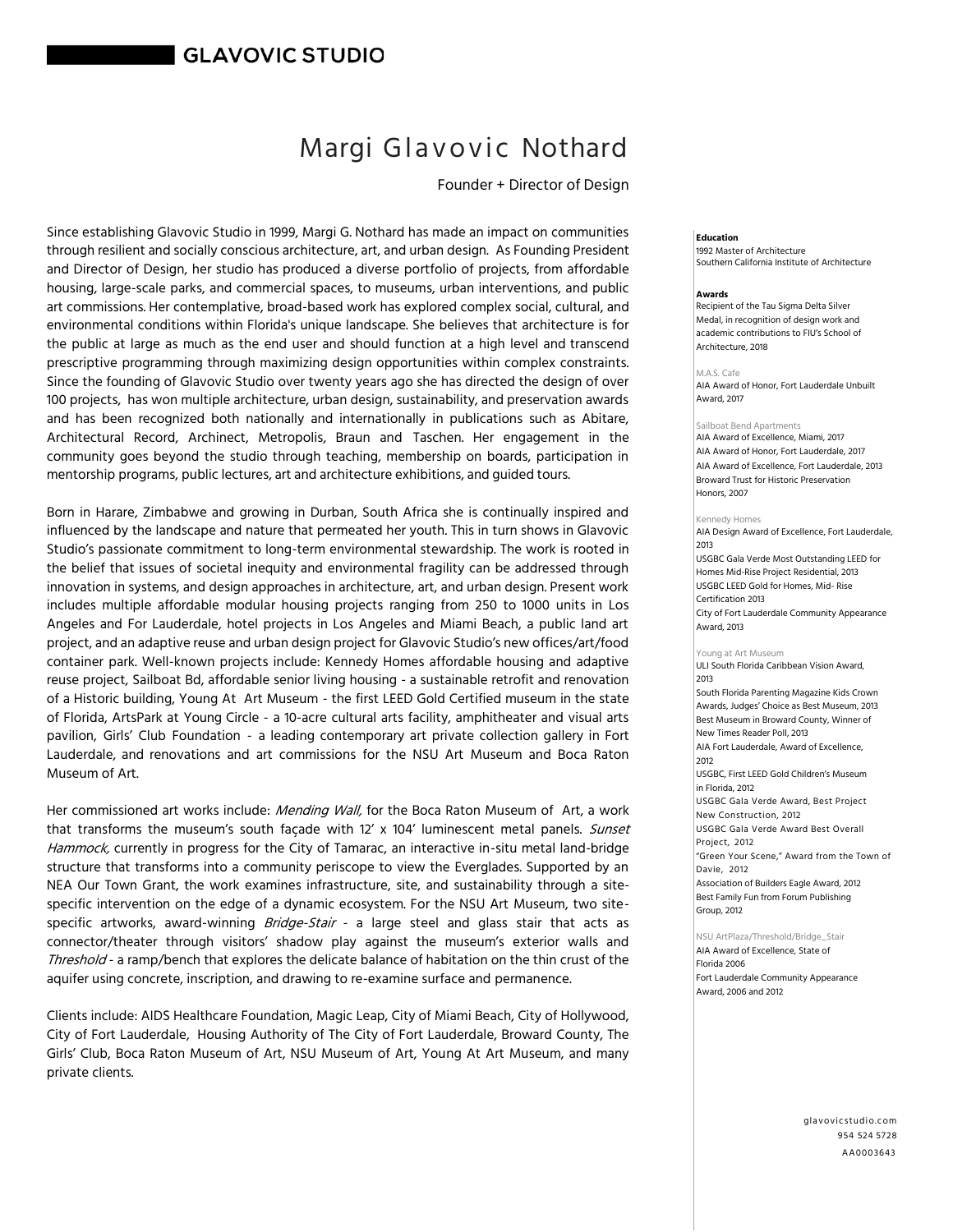

## Founder + Director of Design

### In Progress/2019/2020

## **Boca Raton Museum of Art, Sculpture Garden, Education Center, and Lobby Renovation**

Boca Raton, Palm Beach County, Florida

Renovation of existing Boca Raton Museum of Art building to create a new entrance on SE 5th Street; a dynamic, new Education Center for lectures and student programs; upgraded lobby and entryway; new café/kiosk in the Grand Hall; renovated Sculpture Garden with commissioned wall murals and a sound installation

## **Downtown Affordable Housing, AIDS Healthcare Foundation**

Los Angeles, Los Angeles County, California

- This affordable development includes 260 one-bedroom modular units in downtown Los Angeles aimed at addressing the housing crisis with innovative and scalable housing solutions.
- Designed with a resilient approach the project includes master site planning, USGBC LEED design with solar and photovoltaic approaches, water capture, and integrated art and indigenous landscapes designed within community amenities and social spaces to create a livable and dignified residential community.

## **South River Plaza, Healthy Housing Foundation**

Fort Lauderdale, Broward County, Florida

Resiliently designed affordable development includes a new 15-story residential building apartment building with a Fire Rescue Station and four-story parking structure, 500 micro units, master site planning, USGBC LEED Silver goal, photovoltaic, water capture with cisterns, and integrated art and indigenous landscapes along with enhanced public rights-of-way.

## **M.A.S. Café**

Fort Lauderdale, Broward County, Florida

- Commercial coffee shop repurpose of four Corten steel containers tilted at 30-degree angles on the edge of a park in downtown Flagler Village.
- Indigenous landscaping and pervious surfaces curtail the project's heat-island effect.
- Interior spaces repurpose the plywood from the containers into bar furniture and expose new supporting structure.
- A large backwall photomontage along the bar tells the story of the family's coffee plantation in Colombia.

## **Sunset Hammock**

Tamarac, Broward County, Florida

- Environmental public art project in Sunset Point Park
- This monumental sculpture juxtaposes the expansiveness of the Everglades with infrastructure that includes a modular rhythmic red aluminum land bridge/periscope expanding and contracting to 20' high to 100' long.
- Grants include: NEA Our Town Grant and the State of Florida Land and Water Conservation grant

## **Miami Beach North Shore Cafe**

Miami Beach, Miami-Dade County, Florida

- Building infill project within an existing park facility owned and managed by the City of Miami Beach.
- ADA-compliant restrooms, kitchen, and eating areas are framed with full height wall to wall windows through which natural light is filtered and views are extended toward the surrounding parkland.

#### 2018

### **Mending Wall and Promenade, Boca Raton Museum of Art**

Boca Raton, Palm Beach County, Florida

Promenade, Glavovic Studio, Site Design - Studio Roberto Rovira, Landscape Architect

- A strategic reimagining of the museum's public facing exteriors.
- Promenade, a 27,000-square-foot gallery without walls, is a series undulating monumental linear forms that transform the existing outdoor space into an extension of the Museum's Sculpture Garden for large-scale exhibitions and pedestrian experience.
- South facade has been replaced with a monumental 12' high x 104' long screen of mirrored, colored steel and acrylic slats designed by Margi Glavovic Nothard. Titled Mending Wall (an homage to the poem written a century ago by Robert Frost), questions our relationship with the audience and presents a new relationship with visitors who can see at one glance through the porous screen, and a view of themselves reflected in the mirrored colored steel slats.

#### **Awards, Continued**

Girls' Club Foundation Top 100 World Architecture WA Award, 2011 AIA Merit Award of Excellence, State of Florida, 2008 Moretti Award Broward County Cultural Award Most Outstanding Artistic Achievement, 2008 Broward Trust for Historic Preservation Honors, 2007

#### ArtsPark at Young Circle

AIA Award of Merit, Fort Lauderdale, 2012 AIA Merit Award of Excellence, State of Florida, 2007 Best Architecture Project, South Florida, Miami Herald, 2007 Broward Trust for Historic Preservation Honors, 2007

SKY Lofts AIA Fort Lauderdale, Award of Excellence,

2004

Arango Foundation Top Arango Designer Award, 2001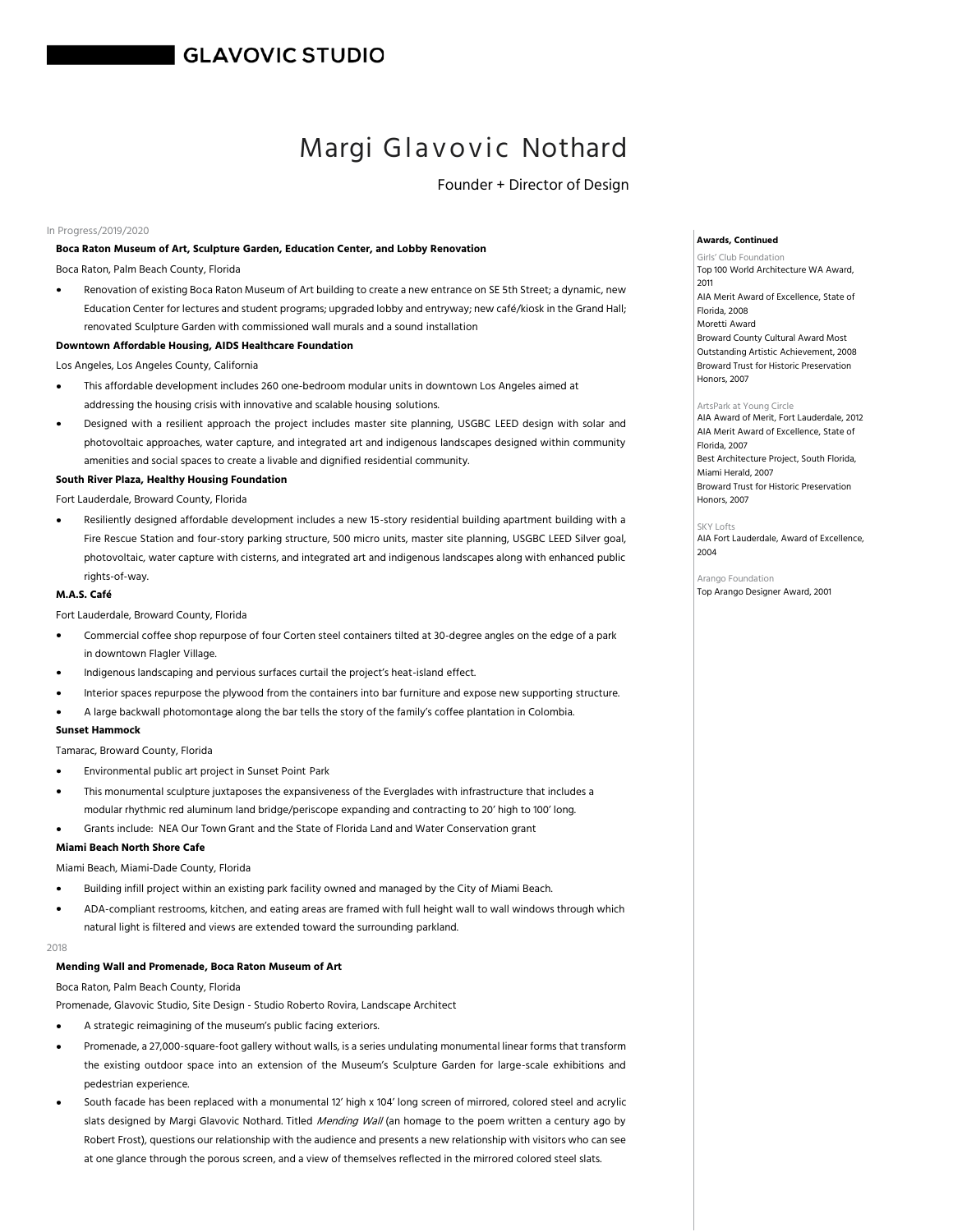

## Founder + Director of Design

## 2018, Continued

## **Magic Leap HQ**

Plantation, Broward County, Florida

- 259,000SF commercial space serving programmatic functions for 1,000+ employees: open work areas and support spaces, research and development labs, manufacturing facilities, and more.
- Interior urban topography that spirals towards the light and transparent center of Magic Leap, establishing nodes, links, and views between departments, through pathways to open work areas and glass meeting spaces at various scales. MLHQ combines administration, software, hardware, and factory in a single building. GLAVOVIC STUDIO developed a series of interstitial public spaces, horizontal and vertical nodes, to connect these distinct programmatic elements.

### 2017

## **City of Miami Beach continuing Architectural Services**

Miami Beach, Miami-Dade County, Florida

- City of Miami Beach, Fire Station #3, Renovation.
- City of Miami Beach, Police Station Renovation.

## **South Lake Intercoastal House**

- Adaptive reuse, new site with pavilion, interiors
- Modernization of existing house on a lake with new pool and site design integrating an art collection and Florida living lifestyle.

### **Wynwood Projects**

Miami, Miami-Dade County, Florida

Feasibility Study.

Flagler Village ArtLofts Urban Townhouses, 2014-2017

Fort Lauderdale, Broward County, Florida

Market Rate, sustainable approach, innovative materials, and construction systems.

#### 2016

## **FAT Village, Artist and Market Live Work Condo Project**

Fort Lauderdale, Broward County, Florida

- 17-story, high-rise urban site, market rate, mixed use.
- Master Vision Plan.

2015

## **Vanguard Theater**

Fort Lauderdale, Broward County, Florida

- Renovation of a 1937 building into a cutting-edge venue with a 99-seat black box performance space and home to the Thinking Cap Theatre
- A veil of perforated metal mesh panels envelops the building and the modified marquee entry façade of the church is amplified, serving as an expressive landmark on the corner of 15th Street.

## **Hialeah CRA**

Hialeah, Miami-Dade County, Florida

Urban design study and vision for a new Community Redevelopment Agency.

## **Multifamily/Hotel Renovations**

North Beach Fort Lauderdale, Broward County, Florida

Renovation and adaptability of three existing multifamily/hotel buildings in Fort Lauderdale two blocks east of the ocean on 1.13 acres

## **FLOW - Broward County Courthouse**

Fort Lauderdale, Broward County, Florida

- Large-scale public art commission connecting the river and the community to the new Broward County Courthouse.
- The installation runs the full length of the 9,000-SF breezeway at the base of the tower and parking structure
- Art Budget: approximately \$600, 000
- County Courthouse Budget over \$200 million

## **Selected Exhibitions**

1992-Present YAA "Annual Interest Exhibition"- "Cuba Series", May 2017 Young Artists Initiative, "Cloudscape"- "Complements + Dichotomies" 2017 Bridge Red Studios, Curator Jane Hart, "100+Degrees in the Shade" - "FLOW", October 2015-January 2016 YAA "Annual Interest Exhibition", 2015 Flagler Village Artwalk, "Sunset Hammock" Forré Gallery, "Beneath the Surface - What Rests inside an Architect?" SCI-Arc, "Top 50 Alumni," Los Angeles, CA Deering Estate "In Deep"- "GroundWater-Grey, Black, Potable and Salt" Cadence, The Art of Landscape Exhibition, - "ArtsPark at Young Circle" Flagler Village ArtWalk,- "Skins" Third Avenue Artwalk, - "GroundWater 02" Young At Art Museum, "Counting Backwards" - "Groundwater" Latent Systems, "Five Artists" Unmade Room Exhibition, Curator, Christian Feneck – "Threshold 02" Third Avenue Artwalk, "Unbuilt/ Unspoken\_Fort Lauderdale" Third Avenue Artwalk, "Layers" Third Avenue Artwalk, "In Construction: A Photographic Journey" DCOTA Design House, "Inventory | Series 01: Objects of Desire" Selected Designer: Margi Glavovic Nothard Bishop Good Studio, "Towards the Girls' Club" NSU Art Museum, "Group Show: Third Avenue Artists" Broward College Group Show, "Top of the Tower", selected for Broward College Permanent collection New Star Gallery, "Solo show" 2004 FAT Village, "Afterglow Art Exhibition" Magazine Cover: "Sears Town Designer" selected for competition Faculty Exhibit: DURP Exhibition, 15 Years Towards the Future FIU Faculty Exhibit: "Biennial Exhibition" Seattle Public Art Issaquah Highlands Project Finalist, "Architecture Drawings Exhibition" SCI-Arc Alumni Exhibit: "30/30, Top 30 drawings from 30 years" The Freight Depot Pacific Design Center Arango Design Award Presentation Form Zero Gallery Exhibition, "Time Defines Place" Van Alen Institute, NY, NY, "Sun Shelter Exhibition" AIA Urban Design Museum of Science and Industry, Electric Vehicle Infrastructure Competition, "Infrastructure and Design for Alternatively Powered Vehicles" SCI-Arc, "Berlin Competition Exhibition" UCLA, "Julia Morgan Women in Architecture Exhibition" LA Art Fair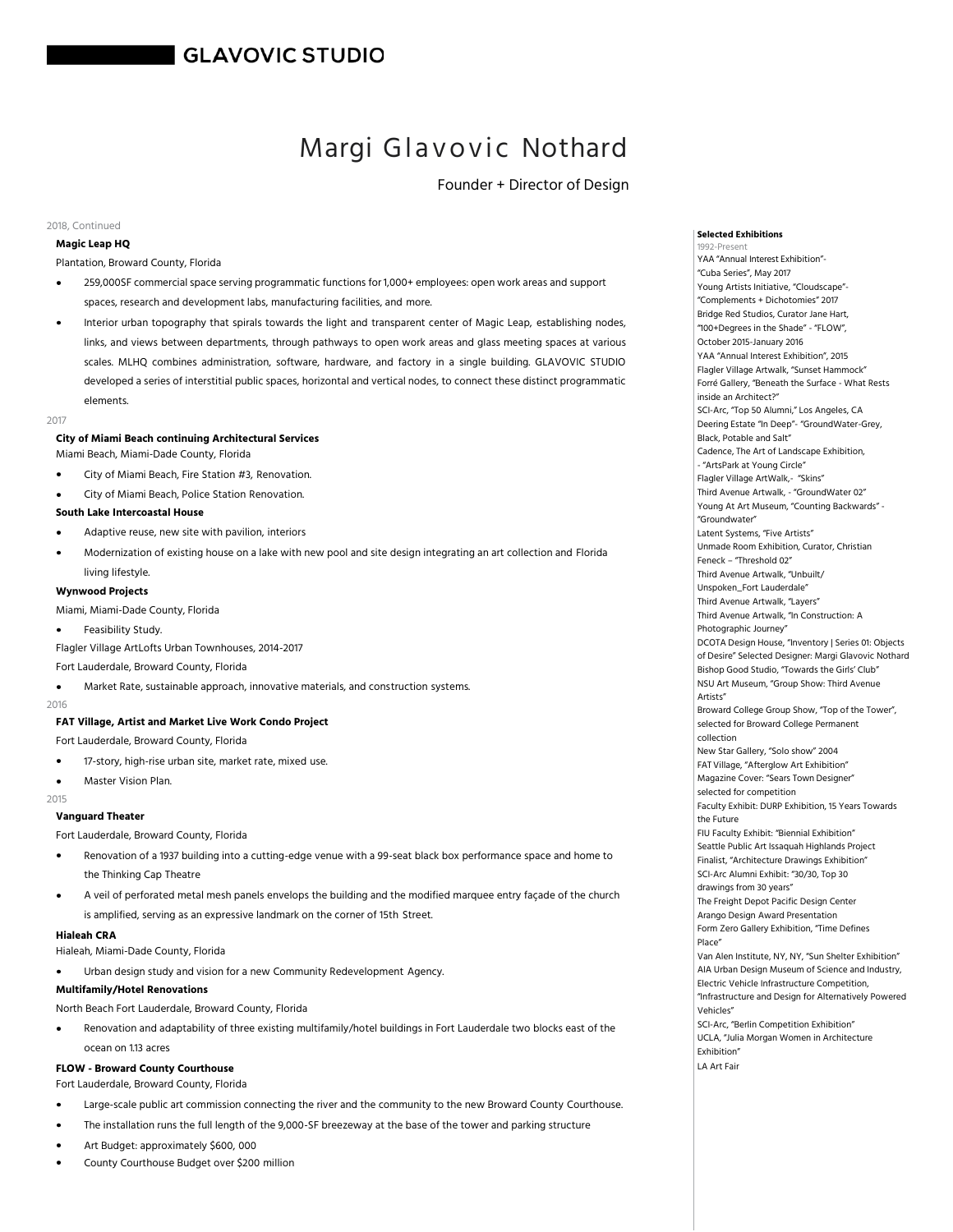

## Founder + Director of Design

### 2014

## **Sailboat Bend Apartments**

Fort Lauderdale, Broward County, Florida

- Seven-story, 76,500-SF, 105-unit affordable housing for low and very low-income seniors, boasting an artful, exceptional living environment on the New River.
- Program includes efficiency units, one- and two-bedroom units, and a community room.
- Examples of sustainability include solar orientation through study of the glazing systems, consideration of the HVAC, and other options for energy efficiency.
- The perimeter enclosure creates a unique layering of views, solar protection, transparency, and opaque components that are organized and sized within a modular system.
- 2017 AIA Design Award Winner
- Construction Budget: \$8 million

## **Consultis IT, Commercial Renovation Project**

Boca Raton, Palm Beach County, Florida

- 3,200-SF renovation of office interior in existing two-story commercial building.
- Program included: lobby, five executive offices, two medium offices, conference room, open plan workstations, kitchen/break area, and ADA bathroom.

## **Kennedy Homes**

Fort Lauderdale, Broward County, Florida

- Eight new buildings, two-story to five-story, and three renovated one-story buildings, make up 132 units on an 8.5 acre site in an existing Historic District.
- Kennedy Homes creates a gateway to City of Fort Lauderdale as a sustainable and community-oriented project, addressing the needs for affordable housing and access to transit for low and very low-income residents.
- Within this multi-family landscaped community, courtyards, single-loaded corridors, overhangs, masonry construction, awnings and orientations carefully capture southeast-northwest breezes. The inclusion of secure courtyards, play areas, and plazas throughout the site doubles the existing tree canopy.
- Wayfinding and Artwork Integration and Collection Established
- LEED Gold for Homes Certification, July 2014.
- Construction Budget: \$16 million.

### 2012

## **Channel Square Multi-Modal Transportation Hub**

Fort Lauderdale, Broward County, Florida

- Feasibility Study
- Multi Modal Hub, iconic gateway, and destination at the heart of Fort Lauderdale Beach.
- Program includes mixed use space, water taxi hub, visitor center, and café.
- Peripheral areas provide easy bicycle access, vehicle drop off and links to Broward County Transit system and trolley.
- Proposal highlights significance of Las Olas Boulevard and creates a portal to the beach and back to the city.

## **Young At Art Museum & Broward County Library**

Davie, Broward County, Florida

- 57,500-SF public-private partnership between Young At Art, a leading not-for-profit children's art museum, and the Broward County Libraries Division.
- Master planning, programming, and design of a space that holds a children's art museum (four major exhibit areas and a Knight Foundation Changing Exhibit space, along with administration and numerous outdoor programmed spaces), art institute (with art studios for painting, ceramics, 3D graphics and photography), and shared programming spaces (library, café, conference areas, and reading room).
- LEED Gold Certification, July 2012 (first LEED Gold certified Museum in the State of Florida).
- Construction Budget: \$13, 750,000 million.

#### **Selected Publications** 2001-Pres

"Gut Job," John T. O'Connor, Tropic Magazine, Summer 2019 "Glavovic Studio on Using Architecture as a Catalyst for Environmental Stewardship and Social Impact," Katherine Guimapang, Archinect, July 2019 "AIDS Healthcare Foundation Revises Affordable Housing Proposal in Broward County," Brian Bandell, South Florida Business Journal, June 2019 "A Wall that Mends: Glavovic Studio Designs a New Public Face for the Boca Raton Museum of Art," Eva Hagberg, ARCHITECT Magazine, May 2019 "Make an Entrance: Studio Roberto Rovira Designs a Linear Sculpture Garden for the Boca Raton Museum of Art," Timothy A. Schuler, Landscape Architecture Magazine, May 2019 "Inside Magic Leap's Secret Headquarters," Adario Strange, Next Reality, March 2019 "Rethinking the Boca Raton Museum," Michael Welton, Architects and Artisans, March 2019 "Playful Postmodernism for New Museum", Jez Abbott, World Architecture News, March 2019 "AIDS Healthcare Foundation Says It Will Modify Design for Low-Income Housing in Fort Lauderdale", Caitie Switalski, WLRN, February 2019 "New Exterior Improvements for the Boca Raton Museum of Art by Glavovic Studio," AAS Architecture, January 2019 "Boca Raton Museum of Art has Opened its New Exterior Enhancements Project Designed by Glavovic Studio," Art Daily, January 2019 "Boca Raton Museum of Art Achieves Prominence with New Exterior and Public Art Project," Marci Shatzman, The Boca Voice, December 2018 "Taking Care of the Other 1%," John T. O'Connor, Tropic Magazine, December 2018 "Fort Lauderdale Complex Proves Prefab Affordable Housing Can Bring the Glamour," Ari Oriaku, The Architects Newspaper, November 2018 "15-Story 'Micro' Housing Could Rise for Fort Lauderdale's Working Poor and Homeless," Lisa Huriash, Sun-Sentinel, November 2018 "New 680-Unit Apartment Building Could Help Address Fort Lauderdale's Homeless Problem," Brian Bandell, South Florida Business Journal, October 2018 "Meet with the Experts: Architecture Series," Buildingswow, September 2018 "AHF Tackles Housing Crisis," Norm Kent, South Florida Gay News, June 2018 "Glavovic Studio is Behind the Refurbishment of the Boca Raton Museum," Floornature Architecture & Surfaces, June 2018 "The Boca Raton Museum of Art's Renovation is Underway," Adele Chapin, Curbed Miami, February 2018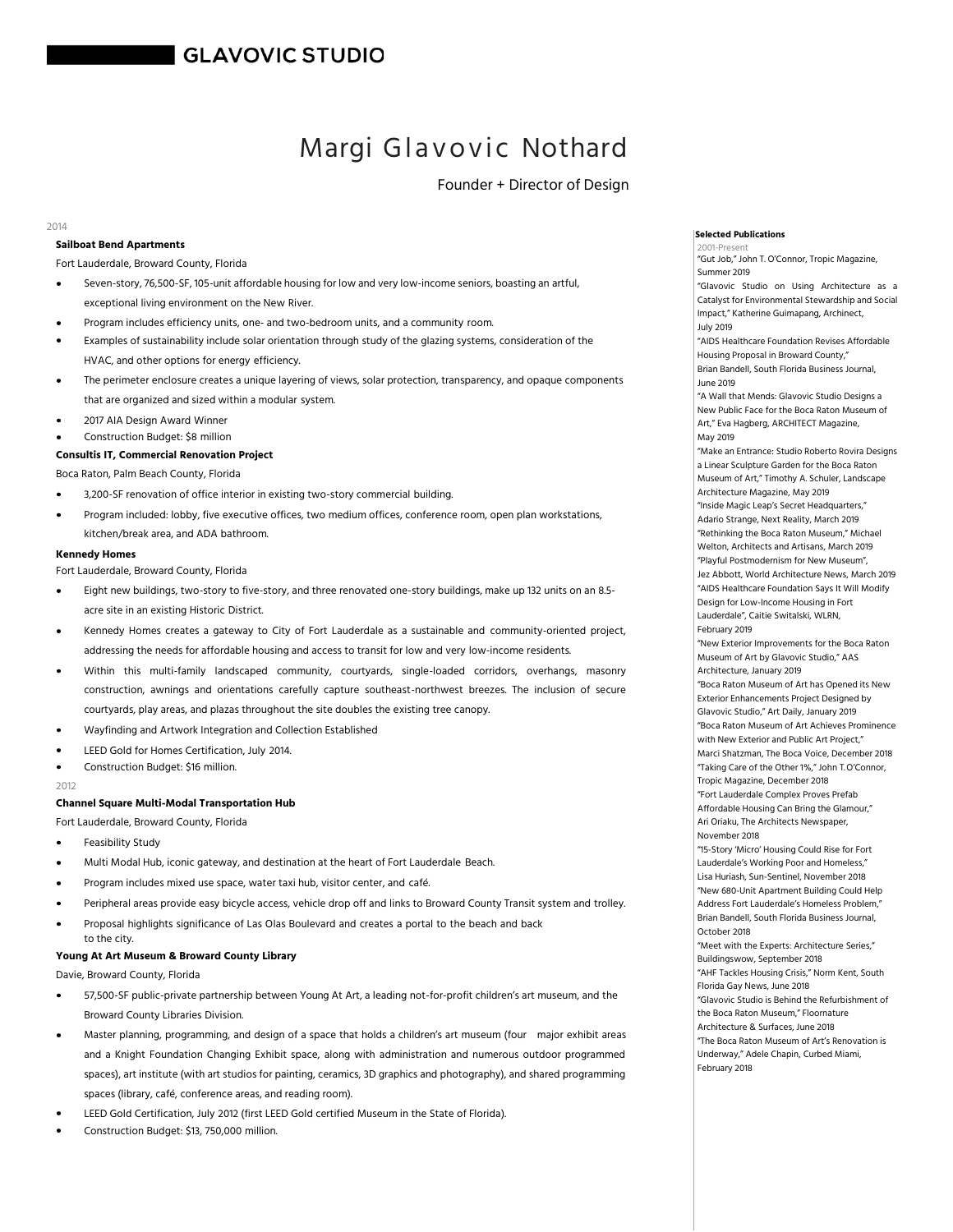

Founder + Director of Design

## 2012, Continued

**NSU Art Museum**

Fort Lauderdale, Broward County, Florida

- Major facilities upgrade: first floor (lobby, façade storefront); second floor (renovation of multiple galleries, including Glackens Wing, Marks Gallery, and Main Gallery); first and second floor bathroom renovations and Mathew Schreiber art installation.
- Master Planning, identity, signage, wayfinding, scrim design, and ArtPlaza (includes 5000 square feet of native grasses, five times the original area of the plaza).
- Bridge-Stair addition: two-story stainless steel and polycarbonate-panel sculptural conceived as a viewing platform and shadow play on the existing museum.
- Threshold addition: site-specific large-scale artwork composed of a large sandblasted drawing and bench, Eco resin photo montage, and lit blue 7' x 44' box, that incorporates concepts of water and surface, inscription, and materiality.

### **ArtsPark at Young Circle**

Hollywood, Broward County, Florida

- 10-acre innovative cultural arts destination and active and passive landscaped environment.
- Comprised of two buildings: the Visual Arts Pavilion, providing the public options for community classes, a glass blowing studio, metal studio, painting studio, exhibition program, classroom and support facilities, and outdoor covered classroom spaces; and the Performing Arts Pavilion with lawn seating, a state-of-the-art stage, equipment, and support spaces.
- Site includes a commissioned public art project by Ritsuko Taho, titled Millennium Springs, which connects water and the environment through the lens of a Baobab tree and the central fountain.
- Daily, interactive cultural experiences for the public are available through multiple activity spaces such as a highly interactive children's play area.

### 2008

### **Girls' Club Foundation**

Fort Lauderdale, Broward County, Florida

- Renovation of an existing 1984 two-story masonry building for the Girls' Club includes artist studio, collection, gallery, foundation, and quasi-public space.
- Façade is clad in resin panels, layered on adjusted steel framing that creates the illusion of a vertical landscape directly over the existing windows and wall. A thin veil of light creates the illusion of skin and stone.
- Materials, light, and color are explored inside to provide an ideal environment for art and artists to exchange and the public purpose to unfold. A series of pivot walls are inserted to reconfigure the space as needed.

## **Miami Beach Little Stage Theater and Skate Plaza Cultural Complex**

Miami Beach, Dade County, Florida

- 2.25-acre site consisting of park area and two existing historical building.
- Concept proposes a series of layers—activities, vistas, spaces, and experiences—that address the currently neglected site.
- A performing arts pavilion, a café/concession pavilion, and a modular wall green wall system make this a unique projectthat incorporates sustainability, culture, amenities, youth, the visitor, and the local community through a sustainable, adaptive-use approach to culture, architecture, and urban design.

**Selected Publications, Continued** "From Affordable Housing to parks, Inside the Versatile Fort Lauderdale Based Glavovic Studio," William Menking, The Architect's Newspaper, December 2016 "Beyond the Borders of Architecture," Venice Magazine, Summer 2016 Folio 2014/2015, Henry Rueda and Alistair Gordon, June 2016 "Designing Girls' Club, Design Director Margi Nothard," South Florida PBS Art Loft, January 2016 "Building for the People," Erik Peterson, Fort Lauderdale Magazine, December 2015 Broward Cultural Division Museums + Galleries Guide: Girls' Club, Young at Art, NSU Art Museum, April 2015 Art Circuits, "Collections Make Space to Showcase South Florida Artists, Girls' Club," Margery Gordon, April 2015 "Sailboat Bend Apartments Renovation Project, Almost Complete," Shandi Matambanabanadzo, Environments for Aging, March 2015 "Affordable Modern Senior Housing in Prime Location," Andie Lowenstein, Multi-Housing News, March 2015 "Glavovic Studio Renovates Sailboat Bend Affordable Housing for \$8M," Seniors Housing Business, March 2015 "Neighborhood Guide: Our Favorite Spots in Flagler Village," Sean McCaughan, Ocean Drive Magazine, March 2015 "The Girls' Club Collection," Irreversible Magazine, Dec 2014 Sunshine State of Mind," Clifford A. Pearson, Architectural Record, Oct 2014 "5 Best Buildings," Fort Lauderdale Magazine, July 2014 "Gut Job," John T. O'Connor, Tropic Magazine, Dec 2013 "Dividing Liquid Assets," John Mesenbrink, Net Zero Buildings, September 2013 "Designing an Icon," Matthew Keeshin, Design Bureau, May-June 2013 "Democratic Design: Affordable Modernity at Kennedy Homes," Hillary Louis, Tropic Magazine, February 2013 "Young Circle ArtsPark", Open Space: Urban Public Landscape Design, 2013 "Young Circle ArtsPark", 100 Contemporary Green Buildings, Philip Jodidio 2013 "Young at Art | Museum Turbo-Charging South Florida's Creative Engine," Randall Robinson, Tropic Magazine, Summer 2012 "Outside-In," Hillary Louis, Tropic Magazine, October 2011 "Girls' Club," Private Spaces for Contemporary Art, Peter Doroshenko, 2011 100 Florida Architects and Interior Designers, "Glavovic Studio," Damir Sinovcic, 2010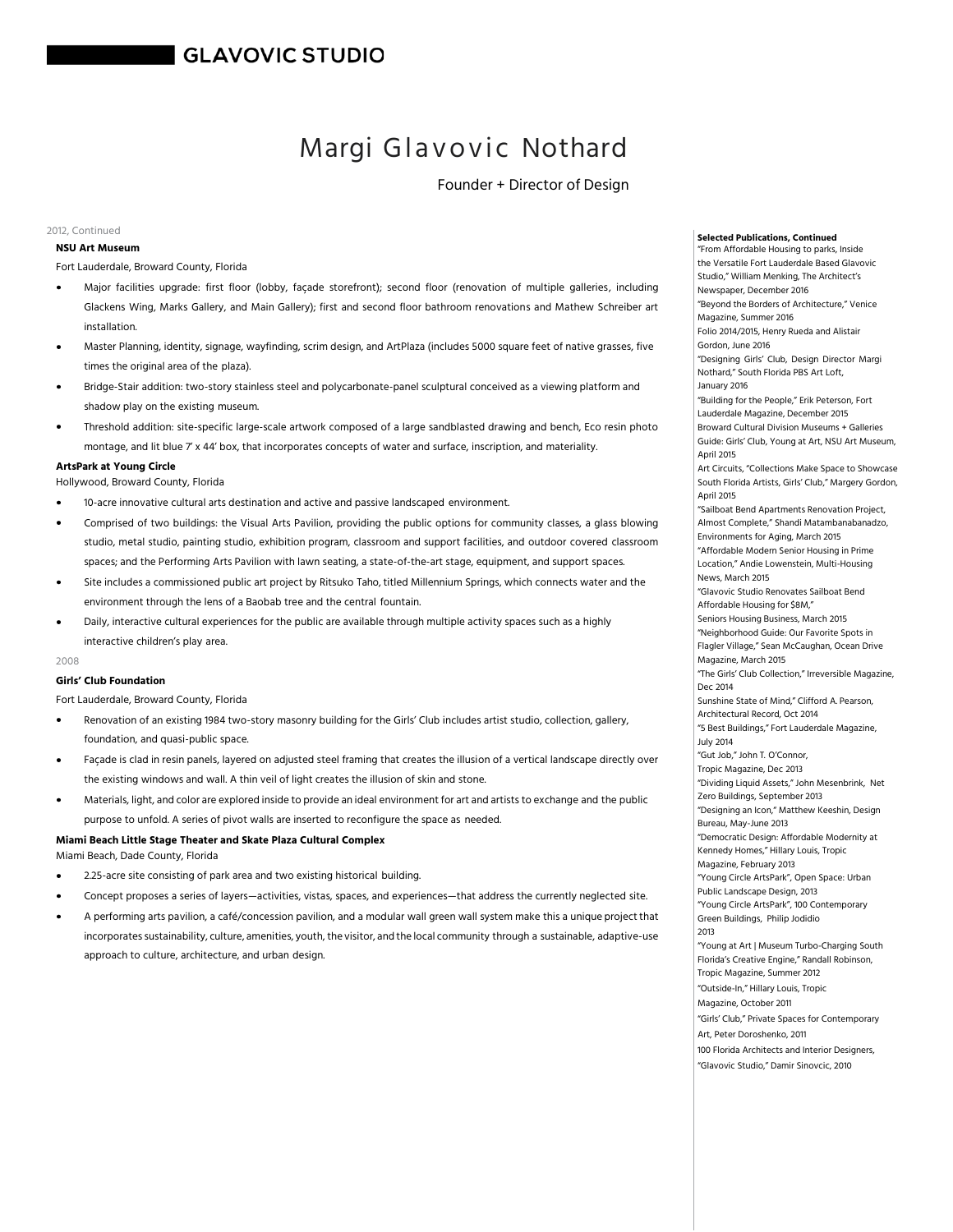## Margi Glavovic Nothard

## Founder + Director of Design

#### 2007

## **Metro Hollywood/Metro Hollywood Artspace Inc.**

Hollywood, Broward County, Florida

- Mixed-used, townhouse/loft/live-work community with green roof, cistern, low-carbon footprint, walkable, in an affordable housing environment.
- The goals are to redevelop a challenged neighborhood along a railroad area and integrate ground level retail to connect to a larger urban context and create walkable downtown connections.

## **Hollywood Central Performing Arts Center**

Hollywood, Broward County, Florida

- 350-seat renovation for a performing arts theater.
- The goal is to develop a synergistic relationship between the project and the community, between the street and the building along with creating a more visible presence on the street whilst enhancing the overall experience, functionally within the facility for the theater performer and viewer.

## 2006

**HART Artspace**

Hollywood, Broward County, Florida

- Master planning phase for 450 units, mixed use market rate and design-oriented project.
- Redevelopment/Master planning of the Art and Culture Center/Hollywood, a local contemporary visual and performing arts center, including classrooms, gallery. Integrate with Art and Culture Center to reignite south east quadrant of the block and create a destination arts district.

## **Community Service**

AHAC/Affordable Housing Advisory Committee, City of Fort Lauderdale, Committee Member, 2018; Flagler Village Vice-President 2014-2016; Public Art and Design Task Force, Creative Broward 2020 Plan, EcoArt South Florida, Advisory Board and Site Planning Committee, 2009-2013, Sailboat Bend EcoPreserve Committee, Broward Cultural Division 2020 Master Plan, Young Circle Greater Hollywood ArtsPark Foundation, Founding Member through 2009, FAB, Funding Arts Broward, Founding Member, 2003-2008, Co-Founder, Broward Design Collaborative, 2004, Coordinator, DURP/FAPS 2nd Wednesday Lecture Series, 2003-2004, Vice Chair, Master Plan, City of Fort Lauderdale Steering Committee, 2002-2003, Chair and Member, Fort Lauderdale Historic Preservation Board, 2002-2005, Vice-Chair and Member, Public Art and Design Committee, Broward Cultural Affairs, 1999- 2003, Chair, Artist Selection Panel, Port Everglades, Aviation and Convention Center, 2002, Chair, Artist Selection Panel, Broward County Historic Commission, 2001, Chair, Public Art and Design 5 year plan Sub-committee, 2001-2002, City of Hollywood, Arts Park Sub-Committee, 2001

#### **Grants**

State of Florida Land and Water Conservation Fund, City of Tamarac, pending grant for Sunset Hammock Public Art Project, 2020 NEA Our Town Grant, City of Tamarac, Sunset Hammock Public Art Project, 2014 Third Avenue Artists Artwalk 2014: Flagler Village Improvement Association/CRA, 2014 Broward County (CIP) Creative Investment Program Grant GS Talks02\_Kennedy Homes, 2013 Minetta Brook Foundation Grant, Hudson, and Thames River Project, 1997

#### **Selected Publications, Continued**

"Time Out House," Esplanade Magazine, July-August 2010 "Best of Both Worlds," Susan Friedman, Florida Travel + Life, April 2010 "Ebb and Flow Below the Dining Table," Izabel Spike, Objekt, Oct 2008 "Brand Identities," Paul Young and Tim McKeough Surface, July 2008 "Strategy: ArtsPark," Marisa Bartolucci, Fulcrum, June 2008 "Hollywood ArtsPark Take Two!", Josie Gulliksen, Florida Monthly Magazine, May 2008 "Feminine Mystique," Tali Jaffe, Florida Inside Out, January-February 2008 "Art or Buildings, You Decide," John T. O'Connor, HOME, December 2007 "Art Parks: Art Blended with Green Space," David Sokol, Urbanland Magazine, November-December 2007 "Un Parco Urbano per Vivere l'Arte - An Urban Park to Experience Art," Cristina Molteni, OFARCH, September 2007 "ArtsPark Tames Young Circle," Beth Dunlop, Miami Herald, August 2007 "The ArtsPark at Young Circle," Edwin Schlossberg, FORM Pioneering Design, July-August 2007 "Putting Arts in the Park - An Architect takes Hollywood Modern," Rob Jordan, Florida Inside Out, May-June 2007 "Tree House," John T. O'Connor, HOME, November 2006 "Shopping for Ideas," Randall Robinson, HOME, March 2006 "The Interview: Margi Glavovic Nothard," Patsy Mennuti, GO Riverwalk, November 2005 "Transitional Spaces: Living Inside Out" John T, O'Connor, HOME, February 2005 SCI-ArC Alumni Publication "Built to Thrill," Candance Russell, City Link, Oct 2001 "Arango Competition Honors Best Visual Creators," Peter Whoriskey, Miami Herald, Sept 2000 "Nothard House," Gold Coast, Nov-Dec 1992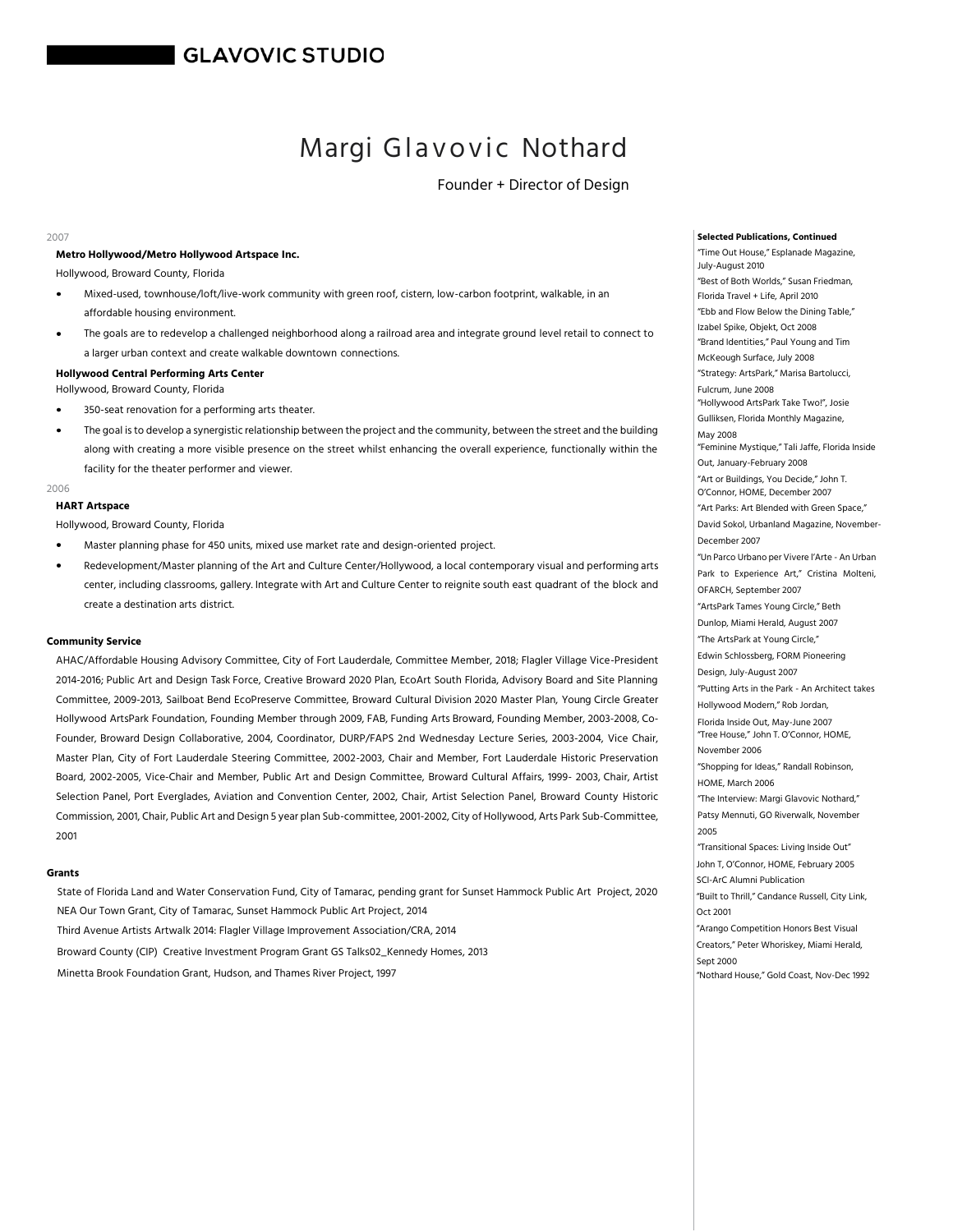## Margi Glavovic Nothard

## Founder + Director of Design

**Lectures/Panelist/Conference Speaker** Public Lecture: Florida Atlantic University School of Architecture, November 2018 Panelist: AIA Fort Lauderdale. "Symbiosis: Art and Architecture", Art Fort Lauderdale, January 2018 Panelist: South Florida Executive Roundtable. "Innovation and Leadership", January 2018 Panelist: COAT Talks 2017. Art in Architecture, November 2017 Panelist: South Florida ULI | Women's Leadership Institute Speed Mentoring Workshop, October 2017 Panelist: ARC + Nextgen Housing Sustainable Affordable Housing, September 2017 Panelist: South Florida Business Journal Women Mentor, April 2017 Panelist: "AIA Fort Lauderdale Women in Architecture", February 2017 Guest Speaker/Tour: CRED, Univ. of South Florida: "Dr .Kennedy Homes, Affordable Housing", July 2016 Public Workshop: "Sunset Hammock", City of Tamarac Public Lecture, June 2016 Juror: ULI Vision Awards, June 2016 Panelist: "ULI, Explores Miami's evolution through Art, Architecture and Culture" June 2016 Guest Speaker and Panelist/Exhibition/Symposium at FIU: Radical Hive, "Social Housing in Latin America and today", MCAD, February 2016 Guest Speaker and Panelist: Symposium at FIU: "The Other 99%", January 2016 Panelist: The Forum: "The Common Good", Hosted by The Forum at C&I Studios, October 2015 Panelist: Architects' Newspaper: Facades Miami-Panel: "Miami: Buoyant City", hosted by Alastair Gordon, September 2015 Public Lecture: Florida Foundation for Architecture, 2014 People's Choice, Young At Art | BCL, November 2014 Conference Presentation: Incorporating Sustainable Design into Brownfield Projects and Areas, November 2014 Conference Paper presented by Co-Author and published in proceedings: "Culture and Art Industries as Urban Revitalization Strategies: The Case of Miami Design District", Prof. Mishchenko, M. Nothard, Assist. Prof. Oner, SANART, Mersin, October 2013 Public Lecture: GS Talks 02: Paradigm Shift, June 2013 Guest Speaker: Greater Fort Lauderdale Alliance, Board, June 2013 Public Lecture: Arts Mean Business - Being Broward/Being Global, May 2013 Public Lecture: Florida Atlantic University School of Architecture, April 2013 Public Lecture: MOD Weekend: Eco-sensitive Boat Tours, March 2013 Public Lecture: Girls' Club, March 2013 Guest Speaker: Broward Community Foundation Board, March 2013 Guest Speaker: Business for the Arts, Board, February 2013 Conference Poster: Subtropical Cities Conference, Kennedy Homes, Paradigm Shift, January 2013 Guest Speaker: Reimagining the City Symposium, February 2012 Guest Speaker: Emerge Broward, The Knowledge Economy in Broward County, October 2009 and January 2010 Public Lecture: Sherman Library Series: The Art of Architecture, November 2010 Public Lecture: Girls' Club Collection, Artists in Action, May 2010 Public Lecture: Cornell University, April 2010 Public Lecture: 10x10, Poliform, Miami, October 2008 Public Lecture: Palm Beach Art Forum, Duncan Theater West, December 2007 Public Lecture: Design Within Reach, Women in Design, Coral Gables, November 2007 Public Lecture: Broward County Cultural Forum, November 2007 Public Lecture: Florida Dept. of State, Division of Cultural Affairs, Florida Arts Council, July 2007 Public Lecture: NSU-Museum of Art: Sears Town Vision Lecture, March 2006 Panelist: Locust Projects, Miami 4, w/Terence Riley, Lawrence Blough, Felice Grodin, April 2008 Interview: Smart City Radio, Carol Coletta, July 2007 Moderator: Young at Art Symposium \_ Future of YAA and Children's Museum, November 2006 Guest Speaker and Moderator: Funding Arts Broward: October 2005